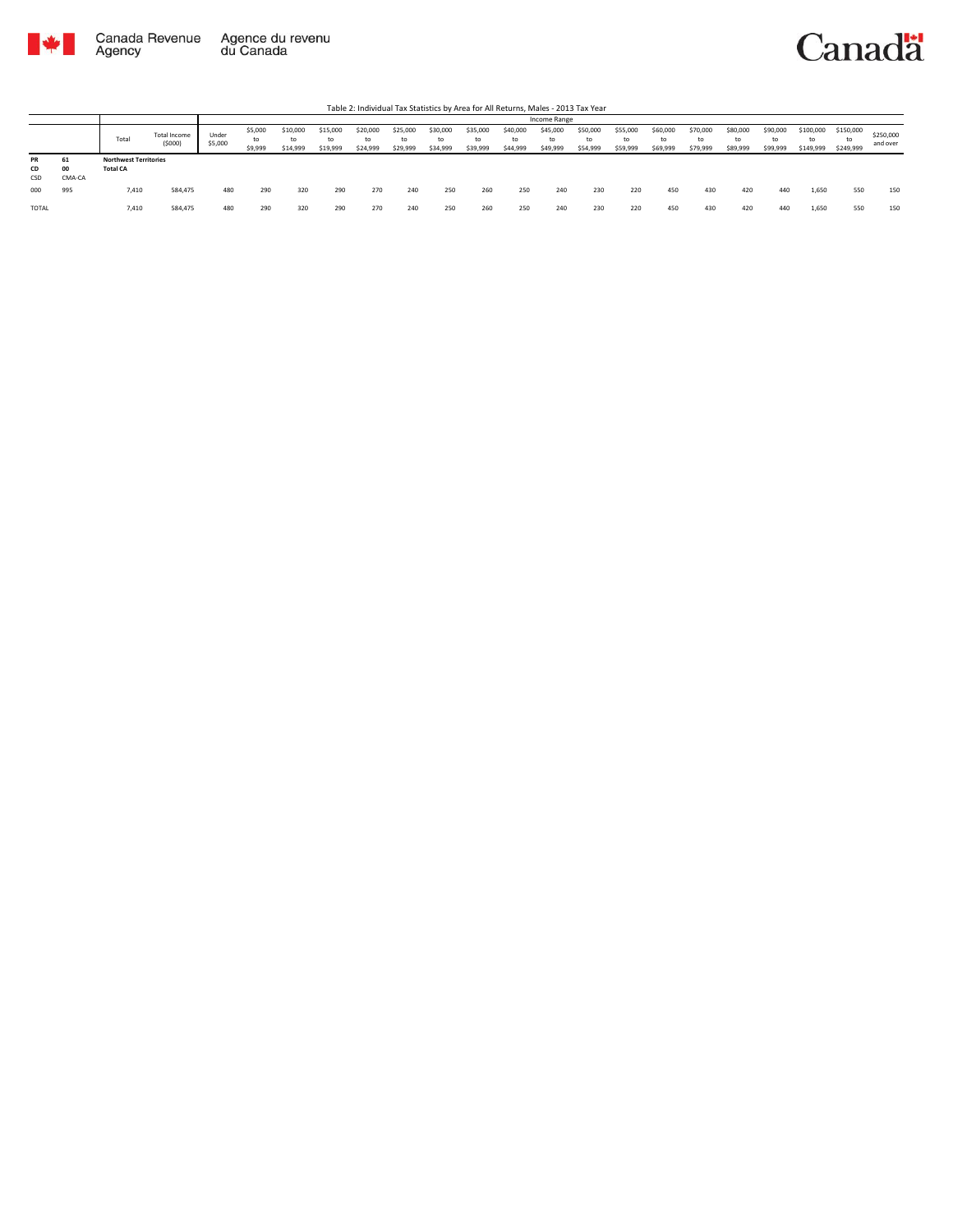

|              |        |                              |                        |                  |                          |                            |                            |                            |                            |                            |                            |                            | Income Range               |                            |                            |                            |                            |                            |                            |                              |                              |                       |
|--------------|--------|------------------------------|------------------------|------------------|--------------------------|----------------------------|----------------------------|----------------------------|----------------------------|----------------------------|----------------------------|----------------------------|----------------------------|----------------------------|----------------------------|----------------------------|----------------------------|----------------------------|----------------------------|------------------------------|------------------------------|-----------------------|
|              |        | Total                        | Total Income<br>(5000) | Under<br>\$5,000 | \$5,000<br>to<br>\$9,999 | \$10,000<br>to<br>\$14,999 | \$15,000<br>to<br>\$19,999 | \$20,000<br>to<br>\$24,999 | \$25,000<br>to<br>\$29,999 | \$30,000<br>to<br>\$34,999 | \$35,000<br>to<br>\$39,999 | \$40,000<br>to<br>\$44,999 | \$45,000<br>to<br>\$49,999 | \$50,000<br>to<br>\$54,999 | \$55,000<br>to<br>\$59,999 | \$60,000<br>to<br>\$69,999 | \$70,000<br>to<br>\$79,999 | \$80,000<br>to<br>\$89,999 | \$90,000<br>to<br>\$99,999 | \$100,000<br>to<br>\$149,999 | \$150,000<br>to<br>\$249,999 | \$250,000<br>and over |
| PR           | 61     | <b>Northwest Territories</b> |                        |                  |                          |                            |                            |                            |                            |                            |                            |                            |                            |                            |                            |                            |                            |                            |                            |                              |                              |                       |
| CD           | 01     | <b>Region 1</b>              |                        |                  |                          |                            |                            |                            |                            |                            |                            |                            |                            |                            |                            |                            |                            |                            |                            |                              |                              |                       |
| CSD          | CMA-CA |                              |                        |                  |                          |                            |                            |                            |                            |                            |                            |                            |                            |                            |                            |                            |                            |                            |                            |                              |                              |                       |
| 010          | 000    | 50                           | 2,259                  |                  |                          |                            |                            |                            |                            |                            |                            |                            |                            |                            |                            |                            |                            |                            |                            |                              |                              |                       |
| 014          | 000    | 100                          | 3,418                  | 20               | 10                       | 10                         | 20                         |                            |                            |                            |                            |                            |                            |                            |                            |                            |                            |                            |                            |                              |                              |                       |
| 015          | 000    | 290                          | 11,563                 | 60               | 30                       | 20                         | 30                         | 20                         | 10                         | 10                         | 10                         |                            | 10                         |                            | 10                         |                            | τU                         |                            |                            | 20                           |                              |                       |
| 017          | 000    | 1,210                        | 70,075                 | 140              | 90                       | 90                         | 70                         | 70                         | 60                         | 50                         | 50                         | 50                         | 40                         | 40                         | 30                         | 50                         | 50                         | 50                         | 50                         | 180                          | 60                           |                       |
| 025          | 000    | 240                          | 6,965                  | 50               | 40                       | 30                         | 30                         | 20                         | 10                         |                            |                            |                            |                            |                            |                            |                            |                            |                            |                            | 10                           |                              |                       |
| 036          | 000    | 320                          | 10,765                 | 60               | 30                       | 40                         | 30                         | 30                         | 20                         | 10                         |                            | 10                         | 10                         |                            |                            | 10                         | 10                         |                            |                            | 20                           |                              |                       |
| 041          | 000    | 30                           | 1,133                  |                  |                          |                            |                            |                            |                            |                            |                            |                            |                            |                            |                            |                            |                            |                            |                            |                              |                              |                       |
| 095          | 000    | 120                          | 3,230                  | 30               | 20                       | 20                         | 10                         |                            |                            |                            |                            |                            |                            |                            |                            |                            |                            |                            |                            |                              |                              |                       |
| <b>TOTAL</b> |        | 2,370                        | 109,409                | 360              | 220                      | 220                        | 200                        | 160                        | 110                        | 90                         | 80                         | 80                         | 70                         | 60                         | 50                         | 90                         | 80                         | 70                         | 80                         | 250                          | 90                           | 10                    |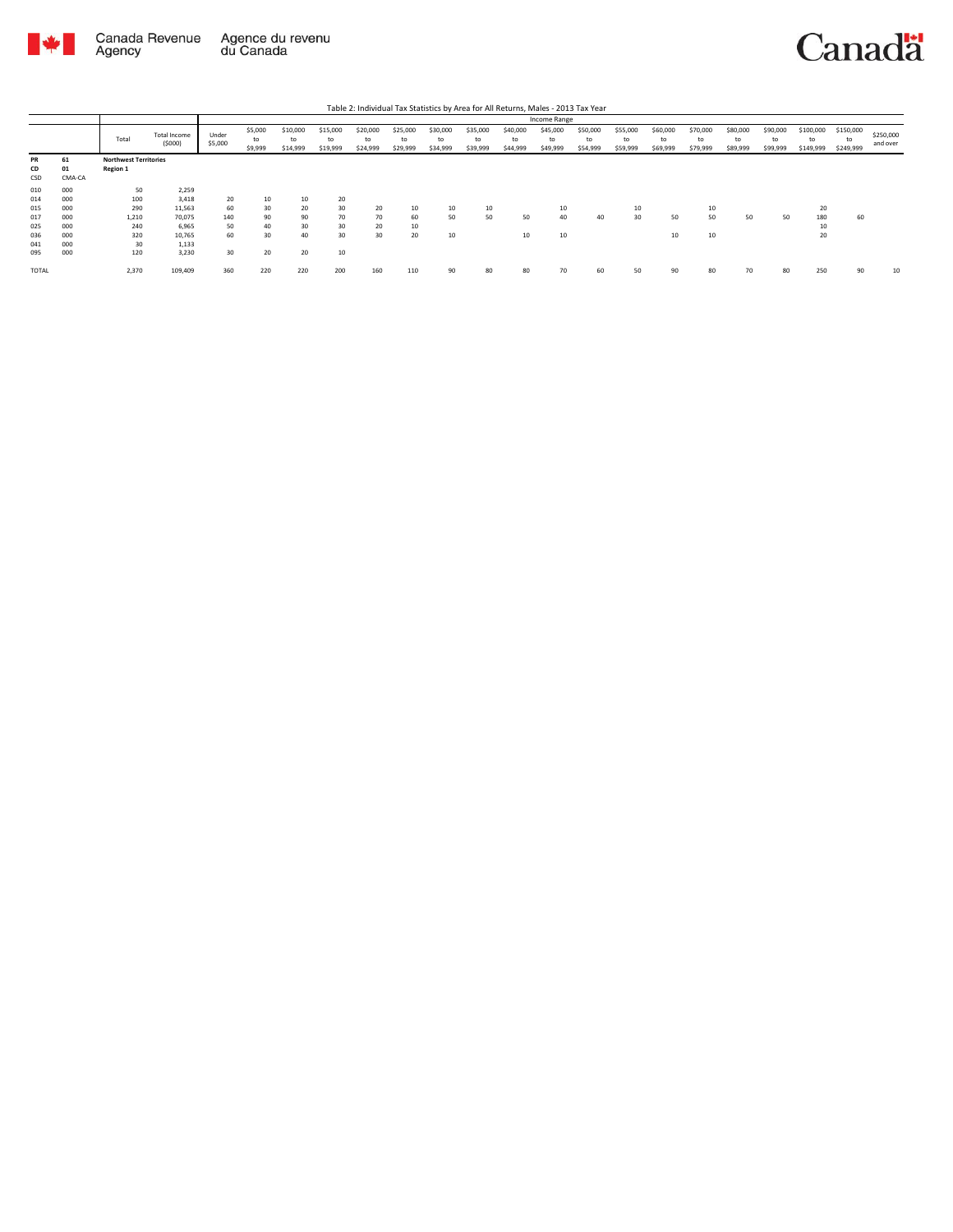

## Canadä

|           |        |                              |                        |                  |                          |                            |                            |                            |                            |                            |                            |                            | Income Range               |                            |                            |                            |                            |                            |                            |                              |                              |                       |
|-----------|--------|------------------------------|------------------------|------------------|--------------------------|----------------------------|----------------------------|----------------------------|----------------------------|----------------------------|----------------------------|----------------------------|----------------------------|----------------------------|----------------------------|----------------------------|----------------------------|----------------------------|----------------------------|------------------------------|------------------------------|-----------------------|
|           |        | Total                        | Total Income<br>(5000) | Under<br>\$5,000 | \$5,000<br>to<br>\$9,999 | \$10,000<br>to<br>\$14,999 | \$15,000<br>to<br>\$19,999 | \$20,000<br>to<br>\$24,999 | \$25,000<br>to<br>\$29,999 | \$30,000<br>to<br>\$34,999 | \$35,000<br>to<br>\$39,999 | \$40,000<br>to<br>\$44,999 | \$45,000<br>to<br>\$49,999 | \$50,000<br>to<br>\$54,999 | \$55,000<br>to<br>\$59,999 | \$60,000<br>to<br>\$69,999 | \$70,000<br>to<br>\$79,999 | \$80,000<br>to<br>\$89,999 | \$90,000<br>to<br>\$99,999 | \$100,000<br>to<br>\$149,999 | \$150,000<br>to<br>\$249,999 | \$250,000<br>and over |
| <b>PR</b> | 61     | <b>Northwest Territories</b> |                        |                  |                          |                            |                            |                            |                            |                            |                            |                            |                            |                            |                            |                            |                            |                            |                            |                              |                              |                       |
| CD        | 02     | <b>Region 2</b>              |                        |                  |                          |                            |                            |                            |                            |                            |                            |                            |                            |                            |                            |                            |                            |                            |                            |                              |                              |                       |
| CSD       | CMA-CA |                              |                        |                  |                          |                            |                            |                            |                            |                            |                            |                            |                            |                            |                            |                            |                            |                            |                            |                              |                              |                       |
| 003       | 000    | 230                          | 8.082                  | 40               | 30                       | 20                         | 40                         | 20                         | 10                         |                            |                            | 10                         |                            |                            |                            |                            |                            |                            |                            | 20                           |                              |                       |
| 005       | 000    | 180                          | 7.209                  | 40               | 20                       | 10                         | 20                         | 10                         | 10                         |                            |                            |                            | 10                         |                            |                            | 10                         |                            |                            |                            |                              |                              |                       |
| 007       | 000    | 280                          | 34.126                 |                  |                          |                            | 20                         |                            |                            |                            |                            |                            |                            |                            |                            | 10                         | 10                         | 10                         | 10                         | 70                           | 50                           | 20                    |
| 009       | 000    | 210                          | 7.241                  | 40               | 20                       | 20                         | 20                         | 20                         | 20                         |                            |                            |                            |                            |                            |                            |                            |                            |                            |                            | 10                           |                              |                       |
| 012       | 000    | 50                           | 2.128                  |                  |                          |                            |                            |                            |                            |                            |                            |                            |                            |                            |                            |                            |                            |                            |                            |                              |                              |                       |
| TOTAL     |        | 960                          | 58,787                 | 130              | 80                       | 60                         | 100                        | 60                         | 60                         | 30                         | 30                         | 30                         | 30                         | 20                         | 20                         | 30                         | 30                         | 30                         | 20                         | 110                          | 70                           | 30                    |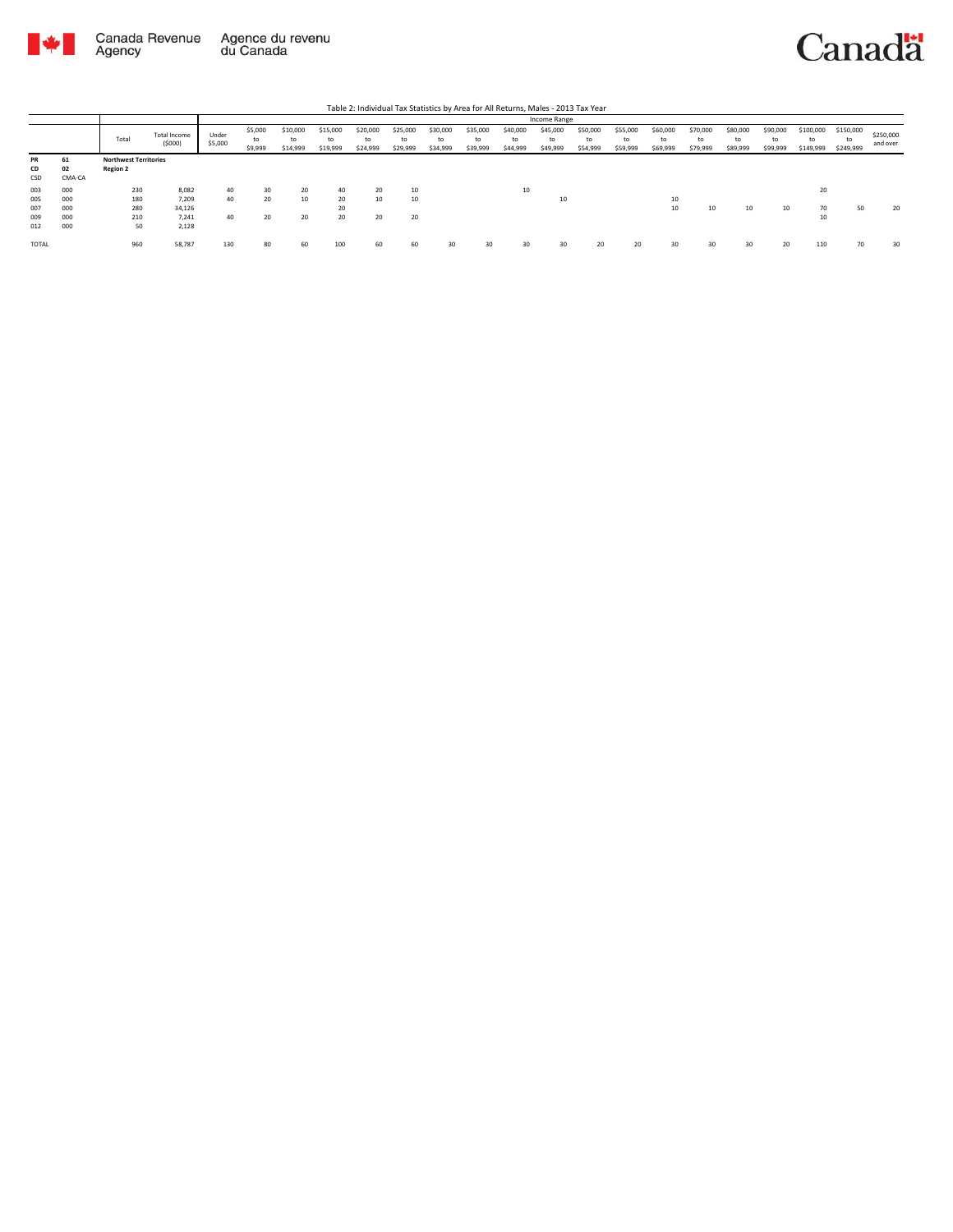

Canadä

|                          |                          |                                                 |                                   |                  |                          |                            |                            |                            |                            |                            |                            |                            | Income Range               |                            |                            |                            |                            |                            |                            |                              |                              |                       |
|--------------------------|--------------------------|-------------------------------------------------|-----------------------------------|------------------|--------------------------|----------------------------|----------------------------|----------------------------|----------------------------|----------------------------|----------------------------|----------------------------|----------------------------|----------------------------|----------------------------|----------------------------|----------------------------|----------------------------|----------------------------|------------------------------|------------------------------|-----------------------|
|                          |                          | Total                                           | Total Income<br>(5000)            | Under<br>\$5,000 | \$5,000<br>to<br>\$9,999 | \$10,000<br>to<br>\$14,999 | \$15,000<br>to<br>\$19,999 | \$20,000<br>to<br>\$24,999 | \$25,000<br>to<br>\$29,999 | \$30,000<br>to<br>\$34,999 | \$35,000<br>to<br>\$39,999 | \$40,000<br>to<br>\$44,999 | \$45,000<br>to<br>\$49,999 | \$50,000<br>to<br>\$54,999 | \$55,000<br>to<br>\$59,999 | \$60,000<br>to<br>\$69,999 | \$70,000<br>to<br>\$79,999 | \$80,000<br>to<br>\$89,999 | \$90,000<br>to<br>\$99,999 | \$100,000<br>to<br>\$149,999 | \$150,000<br>to<br>\$249,999 | \$250,000<br>and over |
| <b>PR</b><br>CD<br>CSD   | 61<br>03<br>CMA-CA       | <b>Northwest Territories</b><br><b>Region 3</b> |                                   |                  |                          |                            |                            |                            |                            |                            |                            |                            |                            |                            |                            |                            |                            |                            |                            |                              |                              |                       |
| 031<br>034<br>049<br>052 | 000<br>000<br>000<br>000 | 720<br>180<br>100<br>50                         | 28,939<br>6.456<br>3.994<br>2,122 | 160<br>40<br>20  | 100<br>20                | 50<br>10                   | 60<br>20<br>10             | 40                         | 30                         | 30                         | 20                         | 30                         |                            | 20                         | 10                         | 20                         | 20                         | 20                         | 20                         | 90<br>20<br>20               | 10                           |                       |
| <b>TOTAL</b>             |                          | 1,050                                           | 41,511                            | 220              | 130                      | 80                         | 90                         | 60                         | 40                         | 40                         |                            | 40                         | 10                         | 30                         | 10                         | 20                         | 30                         | 20                         | 30                         | 130                          | 10                           |                       |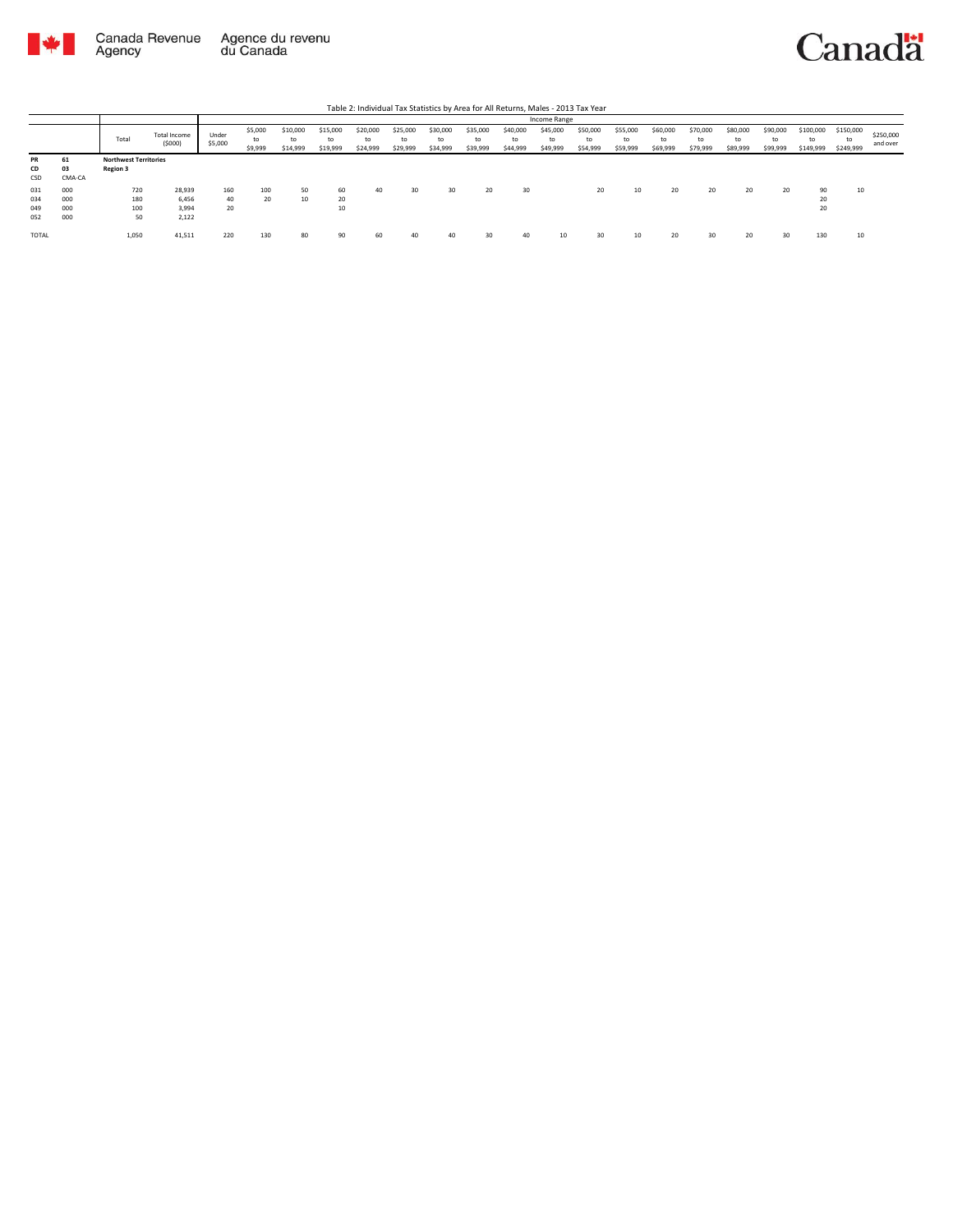



|       |        |                              |                        |                  |                          |                            |                            |                            |                            |                            |                            |                            | Income Range               |                            |                            |                            |                            |                            |                            |                              |                              |                       |
|-------|--------|------------------------------|------------------------|------------------|--------------------------|----------------------------|----------------------------|----------------------------|----------------------------|----------------------------|----------------------------|----------------------------|----------------------------|----------------------------|----------------------------|----------------------------|----------------------------|----------------------------|----------------------------|------------------------------|------------------------------|-----------------------|
|       |        | Total                        | Total Income<br>(5000) | Under<br>\$5,000 | \$5,000<br>to<br>\$9,999 | \$10,000<br>to<br>\$14,999 | \$15,000<br>to<br>\$19,999 | \$20,000<br>to<br>\$24,999 | \$25,000<br>to<br>\$29,999 | \$30,000<br>tc<br>\$34,999 | \$35,000<br>to<br>\$39,999 | \$40,000<br>to<br>\$44,999 | \$45,000<br>to<br>\$49,999 | \$50,000<br>to<br>\$54,999 | \$55,000<br>to<br>\$59,999 | \$60,000<br>to<br>\$69,999 | \$70,000<br>to<br>\$79,999 | \$80,000<br>to<br>\$89,999 | \$90,000<br>to<br>\$99,999 | \$100,000<br>to<br>\$149,999 | \$150,000<br>to<br>\$249,999 | \$250,000<br>and over |
| PR    | 61     | <b>Northwest Territories</b> |                        |                  |                          |                            |                            |                            |                            |                            |                            |                            |                            |                            |                            |                            |                            |                            |                            |                              |                              |                       |
| CD    | 04     | Region 4                     |                        |                  |                          |                            |                            |                            |                            |                            |                            |                            |                            |                            |                            |                            |                            |                            |                            |                              |                              |                       |
| CSD   | CMA-CA |                              |                        |                  |                          |                            |                            |                            |                            |                            |                            |                            |                            |                            |                            |                            |                            |                            |                            |                              |                              |                       |
| 006   | 000    | 30                           | 1,167                  |                  |                          |                            |                            |                            |                            |                            |                            |                            |                            |                            |                            |                            |                            |                            |                            |                              |                              |                       |
| 009   | 000    | 210                          | 8,378                  | 30               | 20                       | 20                         | 30                         |                            |                            | 10                         |                            | 20                         |                            |                            |                            |                            |                            |                            |                            | 20                           |                              |                       |
| 014   | 000    | 350                          | 11.741                 | 70               | 30                       | 50                         | 30                         | 20                         | 10                         |                            | 20                         | 10                         | 10                         | 10                         | 10                         |                            |                            |                            |                            | 20                           |                              |                       |
| 038   | 000    | 540                          | 28,667                 | 60               | 50                       | 40                         | 40                         | 30                         | 20                         | 10                         | 20                         | 20                         | 30                         | 10                         | 10                         | 20                         | 20                         | 30                         | 20                         | 90                           | 20                           |                       |
| 044   | 000    | 50                           | 1,896                  |                  |                          |                            |                            |                            |                            |                            |                            |                            |                            |                            |                            |                            |                            |                            |                            |                              |                              |                       |
| TOTAL |        | 1,180                        | 51,848                 | 170              | 100                      | 110                        | 110                        | 70                         | 50                         | 40                         | 50                         | 60                         | 40                         | 30                         | 40                         | $\mathbf{c}$               |                            | 40                         | 30                         | 120                          | 30                           |                       |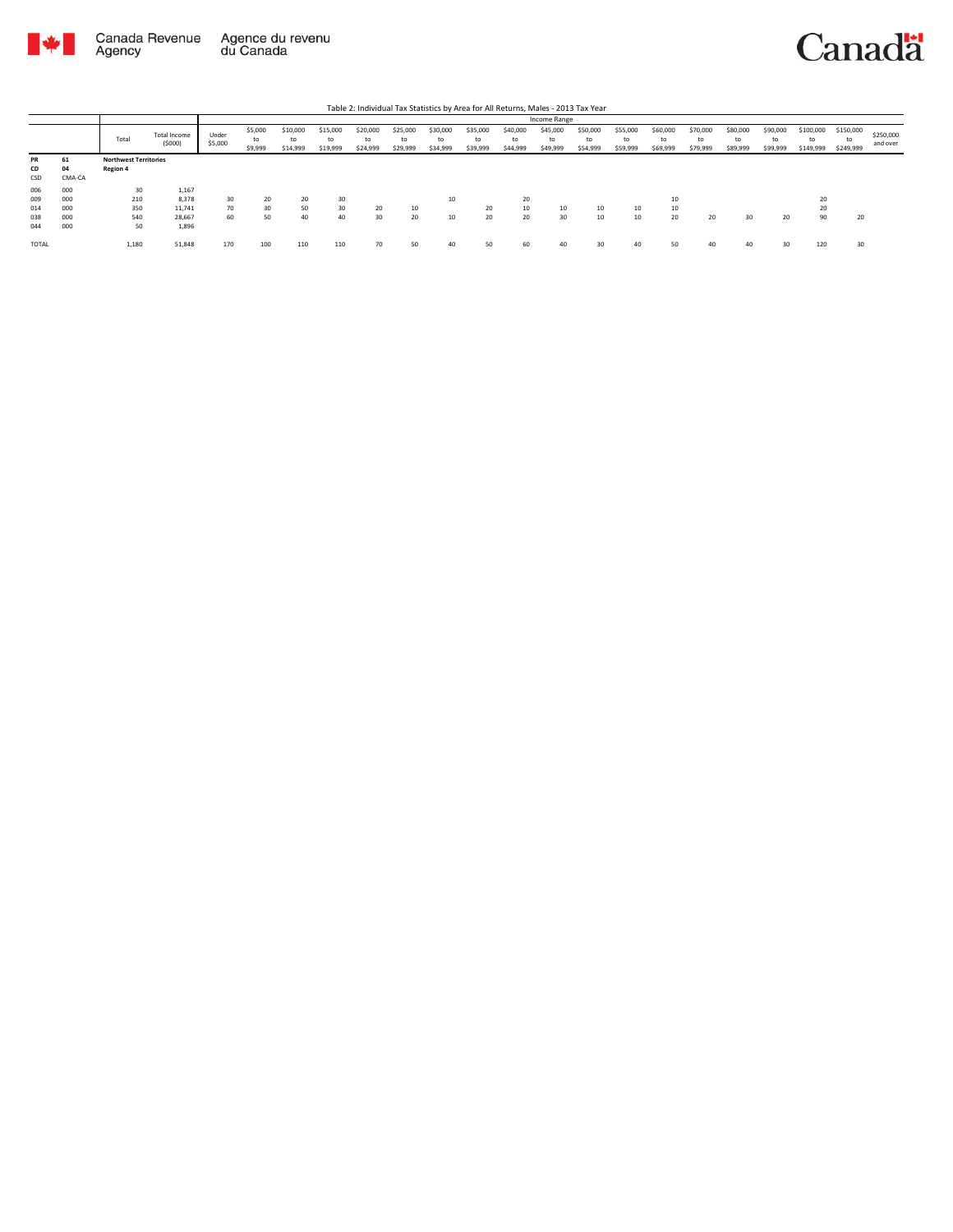

|                     |                    |                                                 |                           |                  |                          |                            |                            |                            |                            |                            |                            |                            | Income Range               |                            |                            |                            |                            |                            |                            |                              |                              |                       |
|---------------------|--------------------|-------------------------------------------------|---------------------------|------------------|--------------------------|----------------------------|----------------------------|----------------------------|----------------------------|----------------------------|----------------------------|----------------------------|----------------------------|----------------------------|----------------------------|----------------------------|----------------------------|----------------------------|----------------------------|------------------------------|------------------------------|-----------------------|
|                     |                    | Total                                           | Total Income<br>(5000)    | Under<br>\$5,000 | \$5,000<br>to<br>\$9,999 | \$10,000<br>to<br>\$14,999 | \$15,000<br>to<br>\$19,999 | \$20,000<br>to<br>\$24,999 | \$25,000<br>to<br>\$29,999 | \$30,000<br>to<br>\$34,999 | \$35,000<br>to<br>\$39,999 | \$40,000<br>to<br>\$44,999 | \$45,000<br>to<br>\$49,999 | \$50,000<br>to<br>\$54,999 | \$55,000<br>to<br>\$59,999 | \$60,000<br>to<br>\$69,999 | \$70,000<br>to<br>\$79,999 | \$80,000<br>to<br>\$89,999 | \$90,000<br>to<br>\$99,999 | \$100,000<br>to<br>\$149,999 | \$150,000<br>to<br>\$249,999 | \$250,000<br>and over |
| PR<br>CD<br>CSD     | 61<br>05<br>CMA-CA | <b>Northwest Territories</b><br><b>Region 5</b> |                           |                  |                          |                            |                            |                            |                            |                            |                            |                            |                            |                            |                            |                            |                            |                            |                            |                              |                              |                       |
| 001                 | 000                | 920                                             | 52,781                    | 100              | 50                       | 50                         | 60                         | 70                         | 40                         | 40                         | 40                         | 30                         | 30                         | 30                         | 20                         | 50                         | 50                         | 40                         | 40                         | 150                          | 40                           |                       |
| 003<br>016<br>018   | 000<br>000<br>000  | 50<br>1,580<br>190                              | 2,503<br>105.071<br>7.148 | 150<br>30        | 70<br>20                 | 80<br>20                   | 90<br>20                   | 90<br>10                   | 50<br>10                   | 60                         | 50                         | 50                         | 50                         | 40                         | 50                         | 90                         | 80                         | 90                         | 90                         | 310<br>20                    | 90                           | 10                    |
| 020<br><b>TOTAL</b> | 000                | 120<br>2,850                                    | 3.487<br>170,991          | 20<br>300        | 20<br>160                | 20<br>160                  | 10<br>180                  | 10<br>180                  | 110                        | 10<br>110                  | 100                        | 90                         | 90                         | 80                         | 80                         | 150                        | 140                        | 140                        | 130                        | 490                          | 140                          | 20                    |